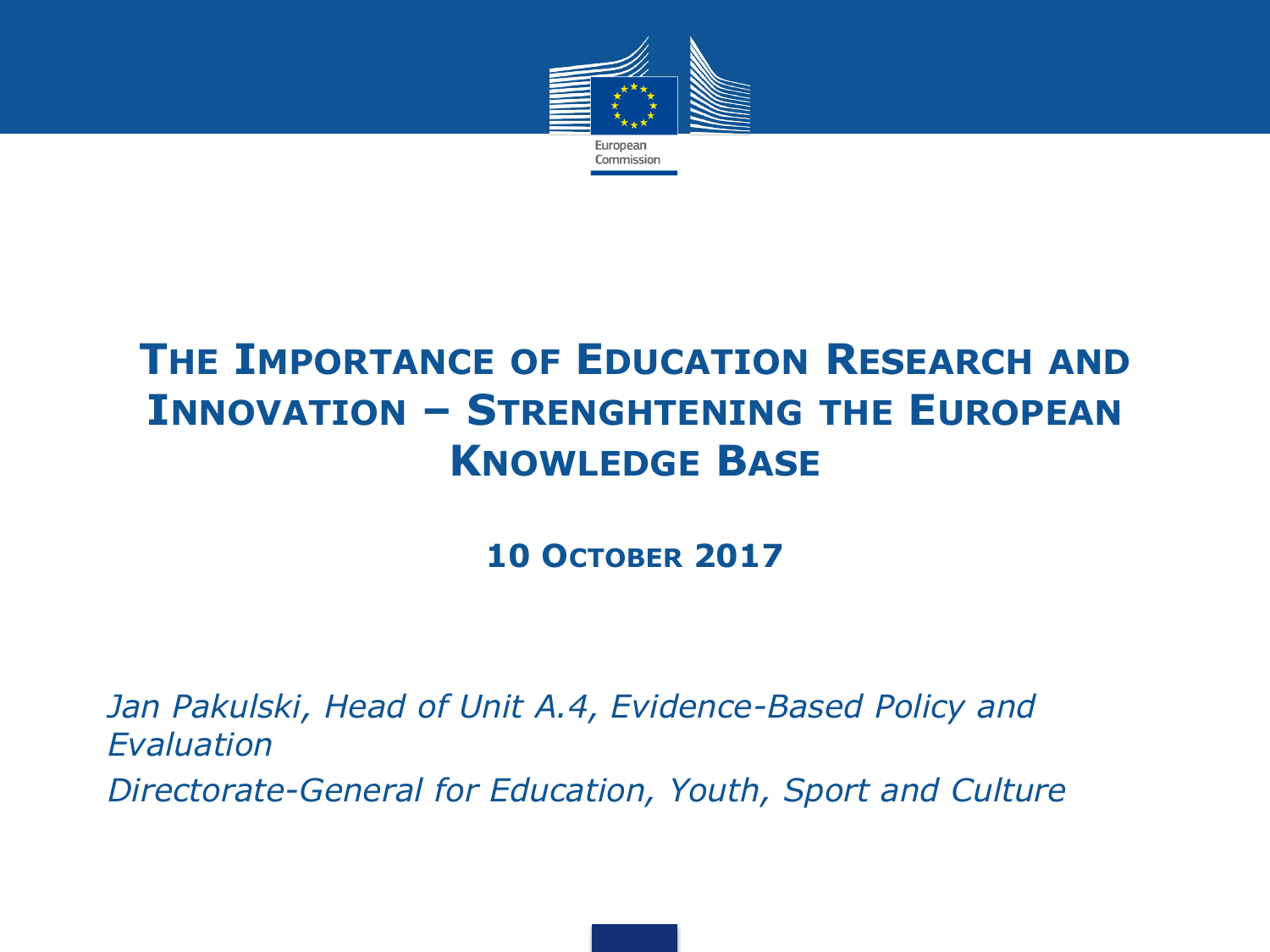

### *Europa vs. competitors*

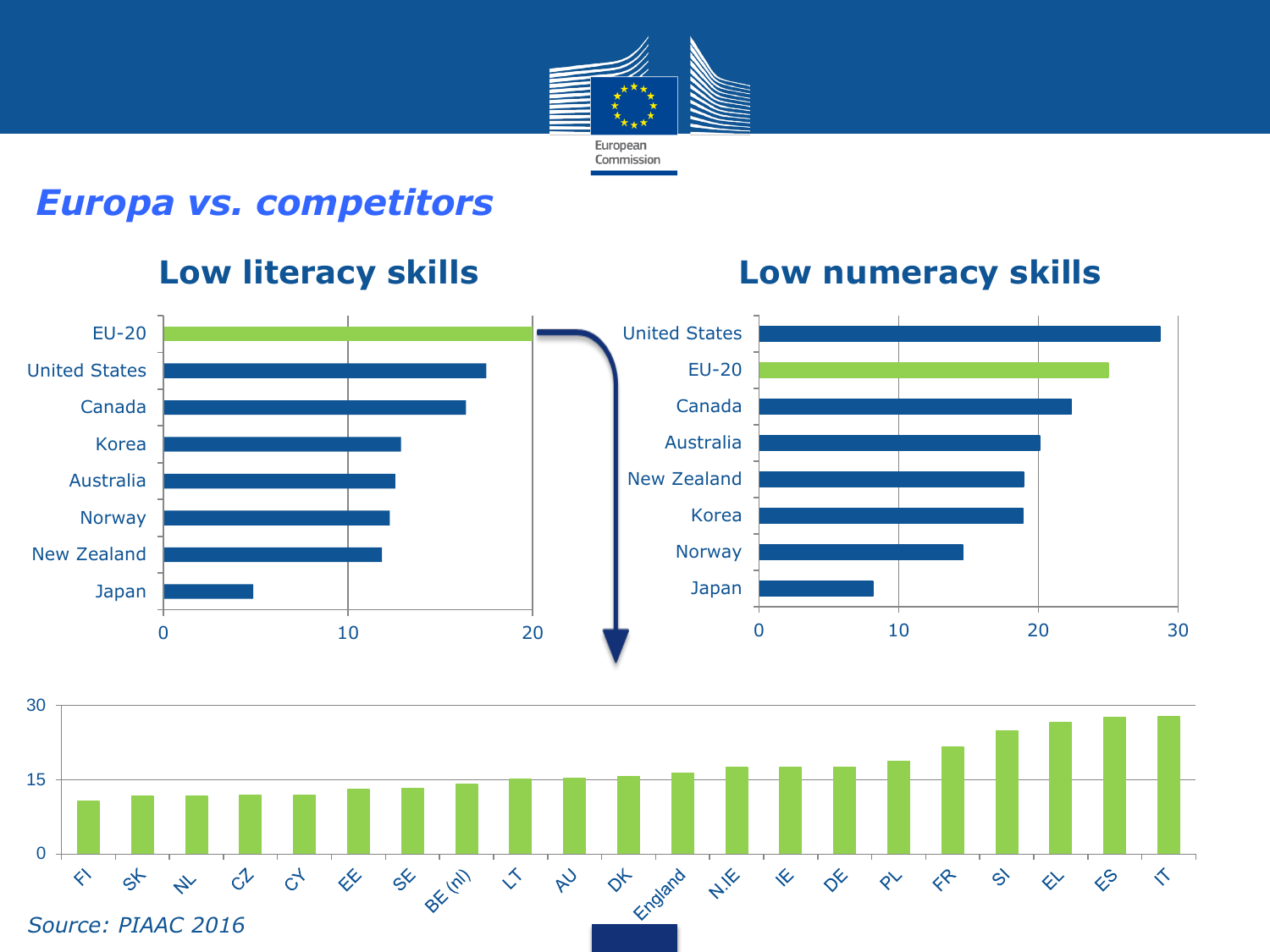

### *Low digital skills*

### ■ Failed ICT core or had no computer experience ■ Below Level 1





#### No Use Low



*Source: PIAAC 2016, Digital Agenda Scoreboard 2015 Digital Inclusion and Skills*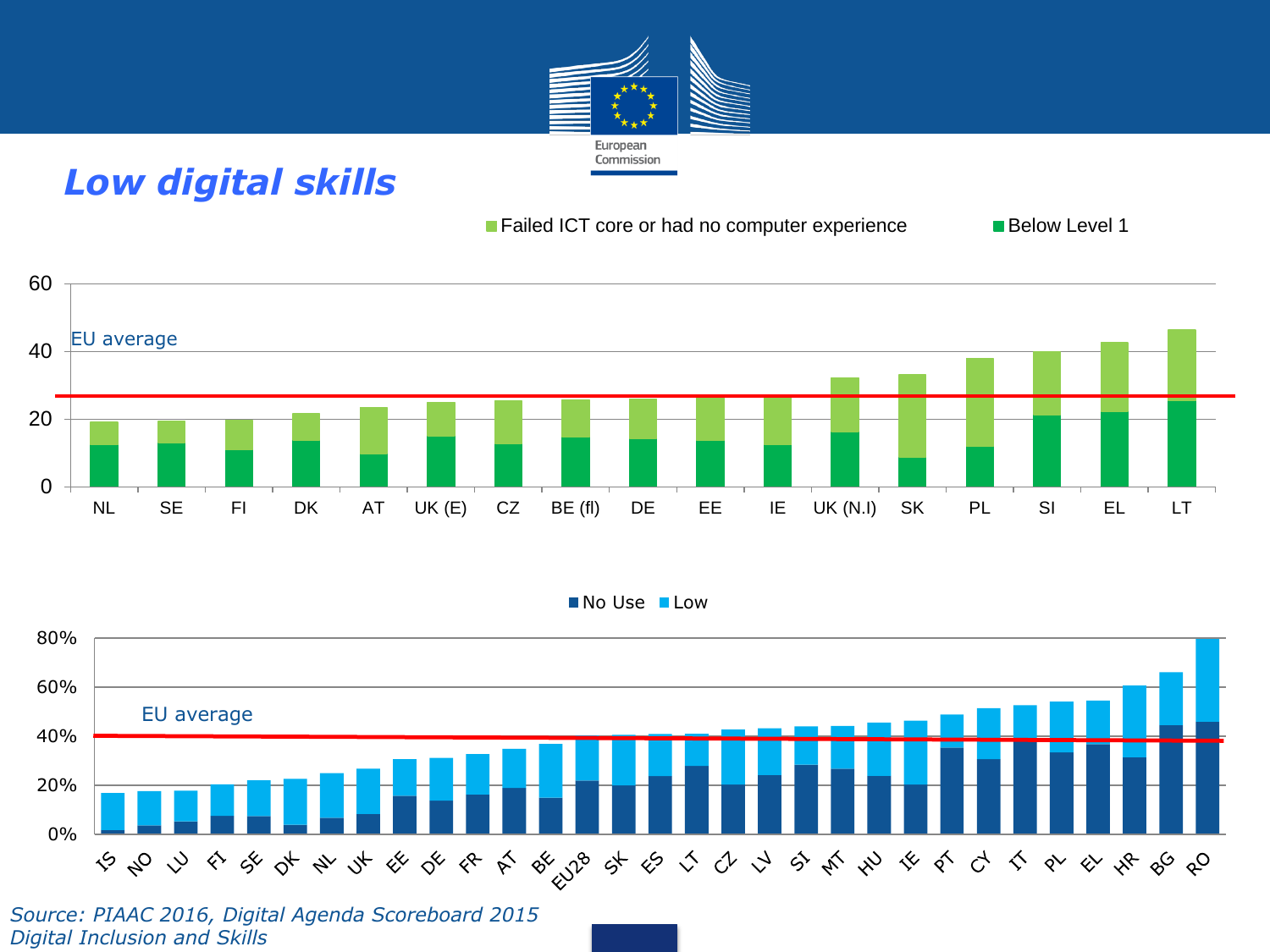

### *What about qualifications?*

More than 65 million EU adults without upper secondary education

Percentage of adults without upper secondary education (lower secondary is the highest acquired educational attainment level)

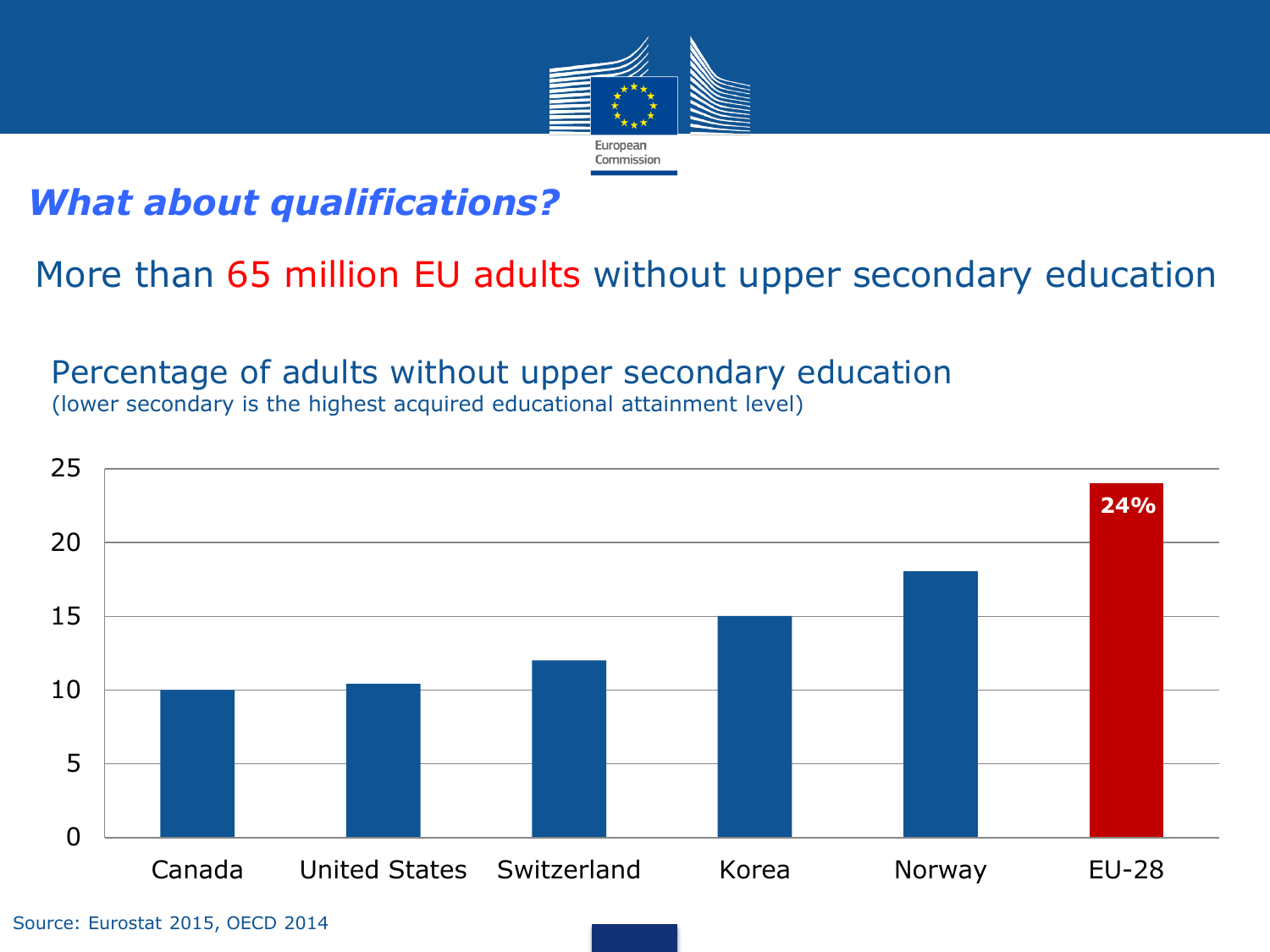

### *Employment rates by qualification level, EU-28*



Source: EU-28; age group: 25-64; ISCED 2011' Eurostat 2015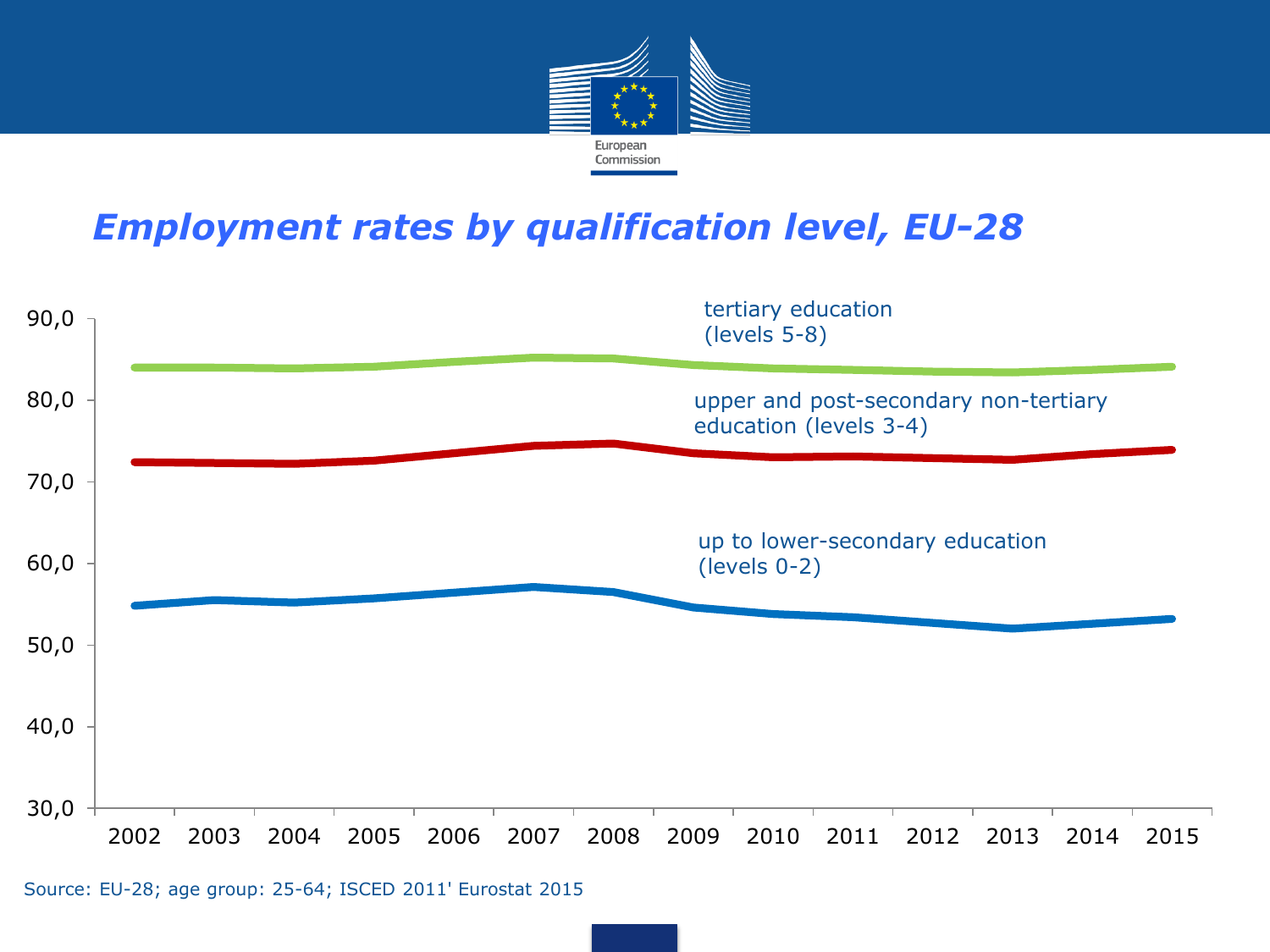

### *% employers reporting difficulties in finding employees with the right skills*



*European Company Survey*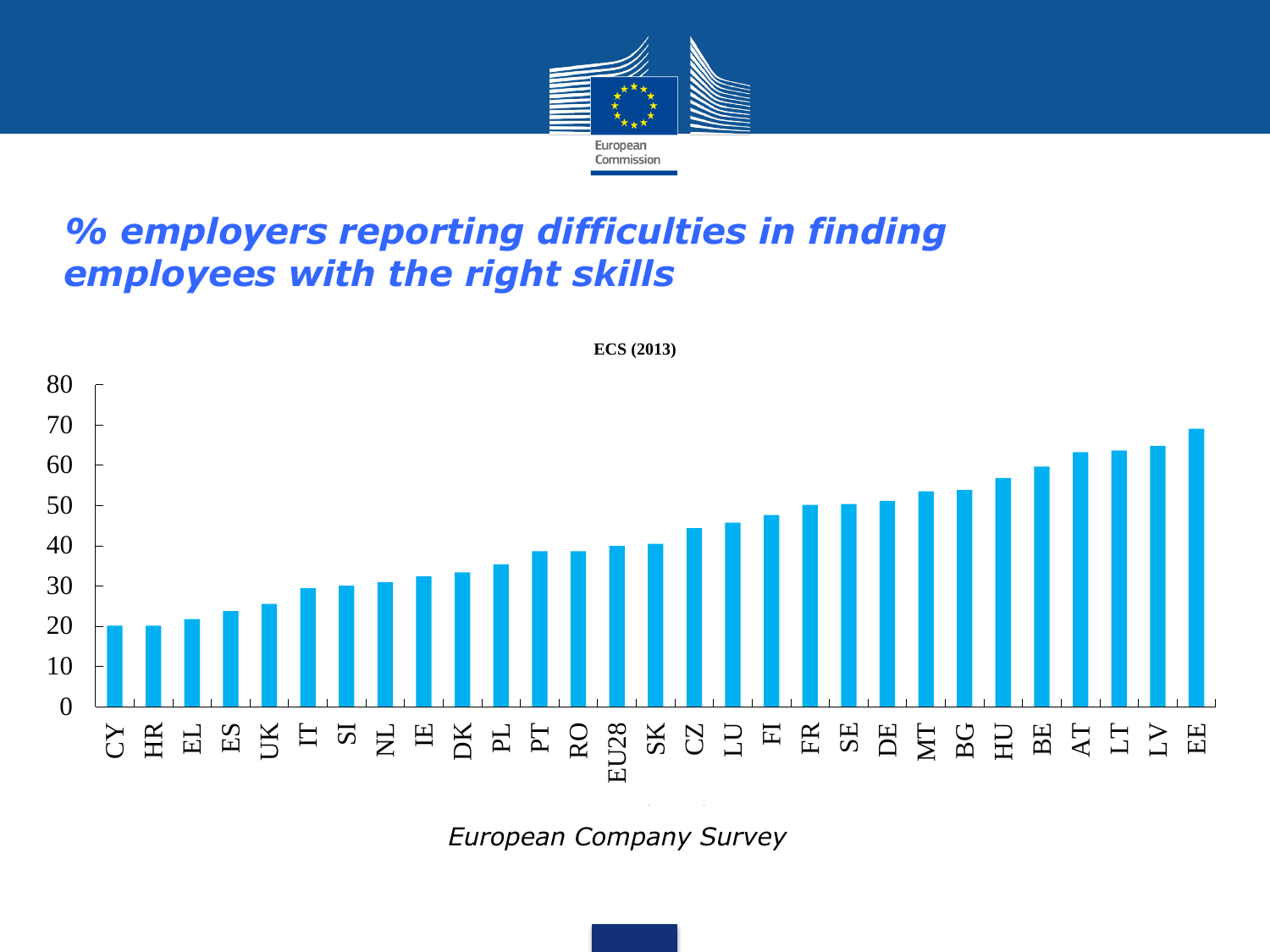

### **No-regrets skills policy**  European Political Strategy Centre - Strategic note 15/2016

•*AI and Robotics – big but unpredictable impact on working life*

•*Calls for integration of skills, tactile, arts, adaptive learning, emotional and cognitive intelligence*

•*There is a need for role models on ethical and practical sides of work and entrepreneurship outside the school*

•*Real world exposure during schooling; experience, not apprenticeships*

•*Work harder on inclusion, reduce shortfalls in functional skills*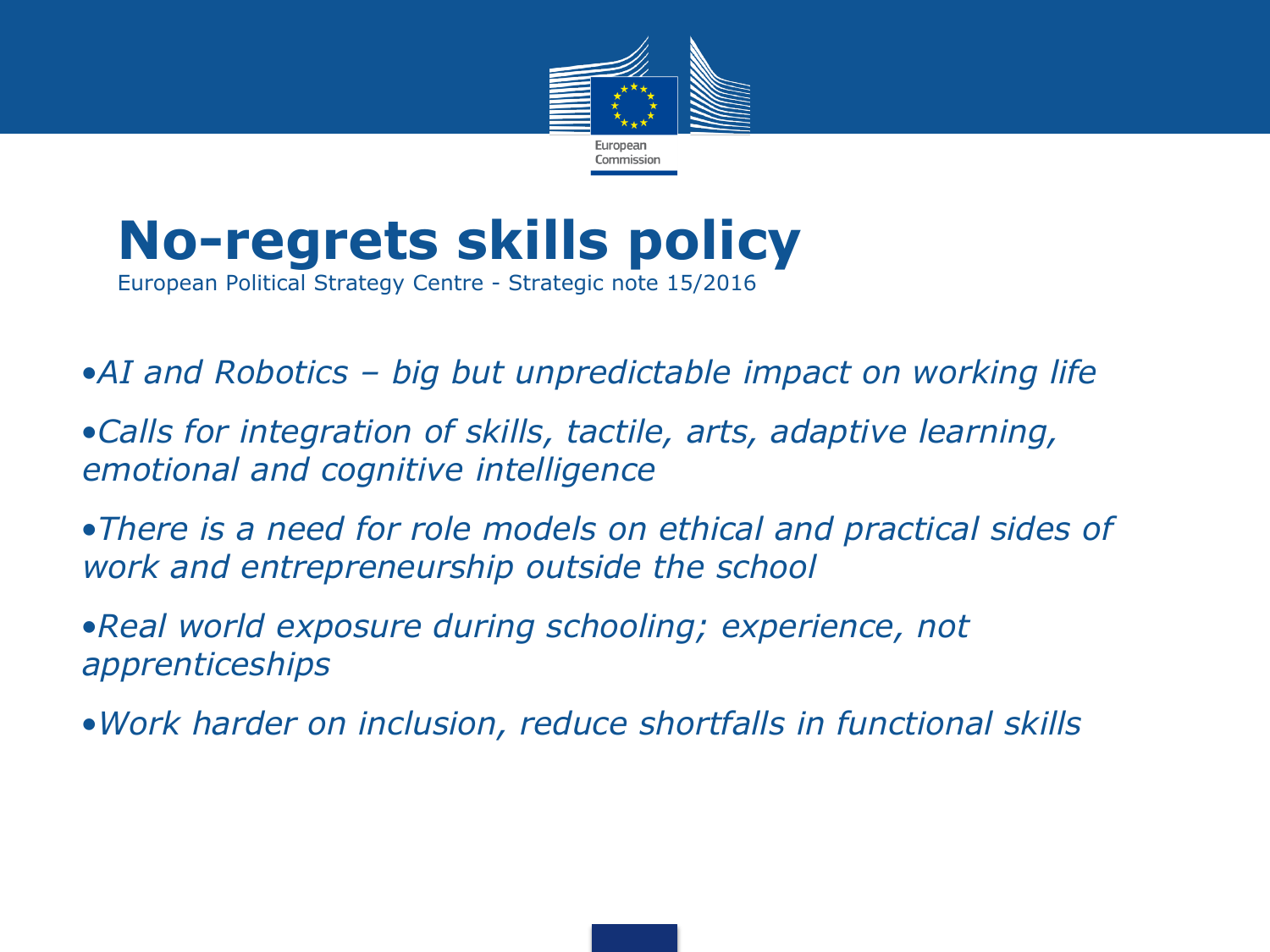

# **EVIDENCE-INFORMED POLICIES**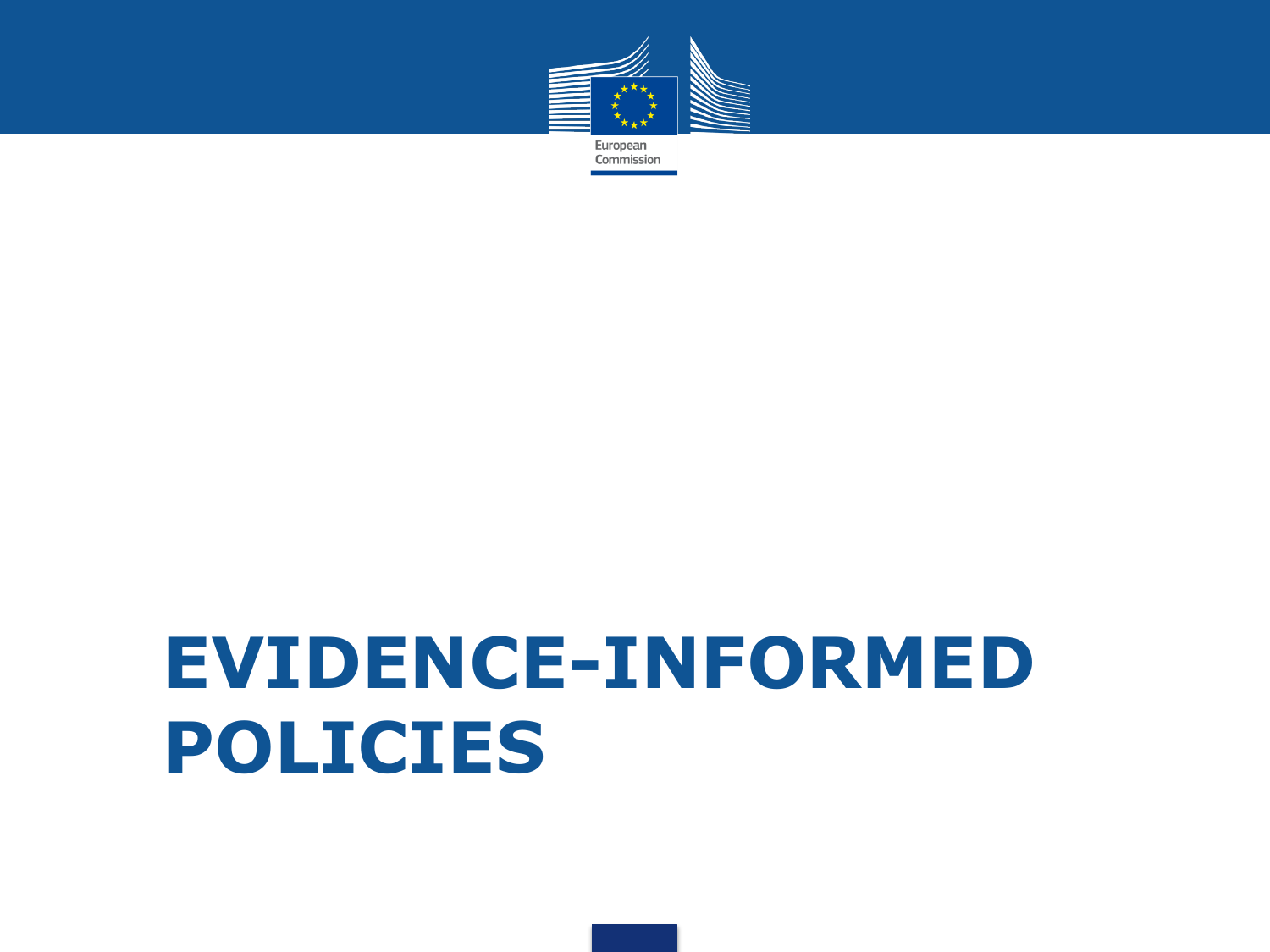



Official arrangements Ad hoc arrangements

# **Sources of evidence used in policymaking in the field of education, 2016**

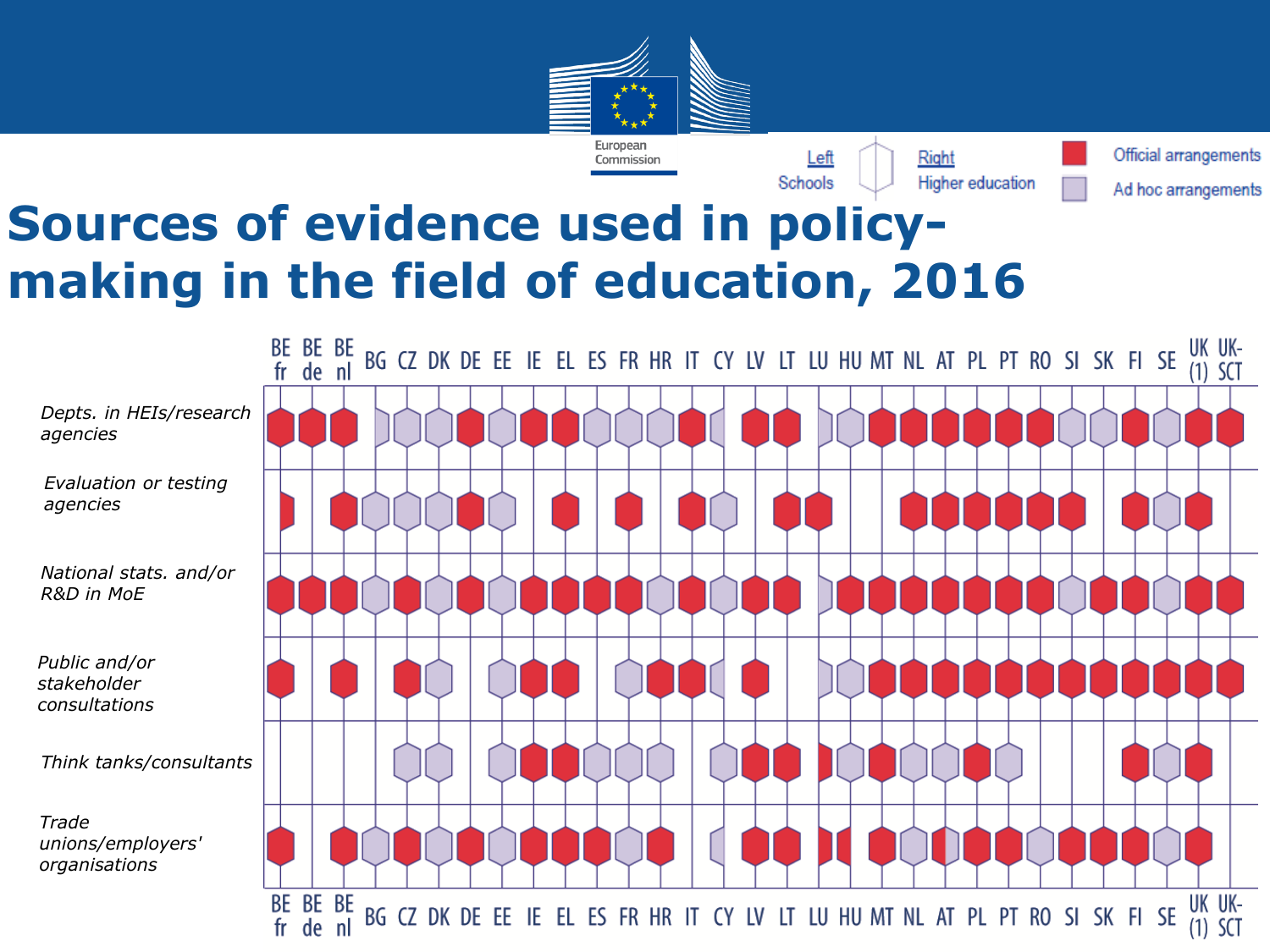

# **Evidence-informed policies**

Most countries reported official arrangements with a large variety of organisations which could potentially provide evidence.

• **However, these arrangements ranged from strict rules prescribed in legislation to more loose guidelines about who should provide evidence and who should be consulted during the policy-making process**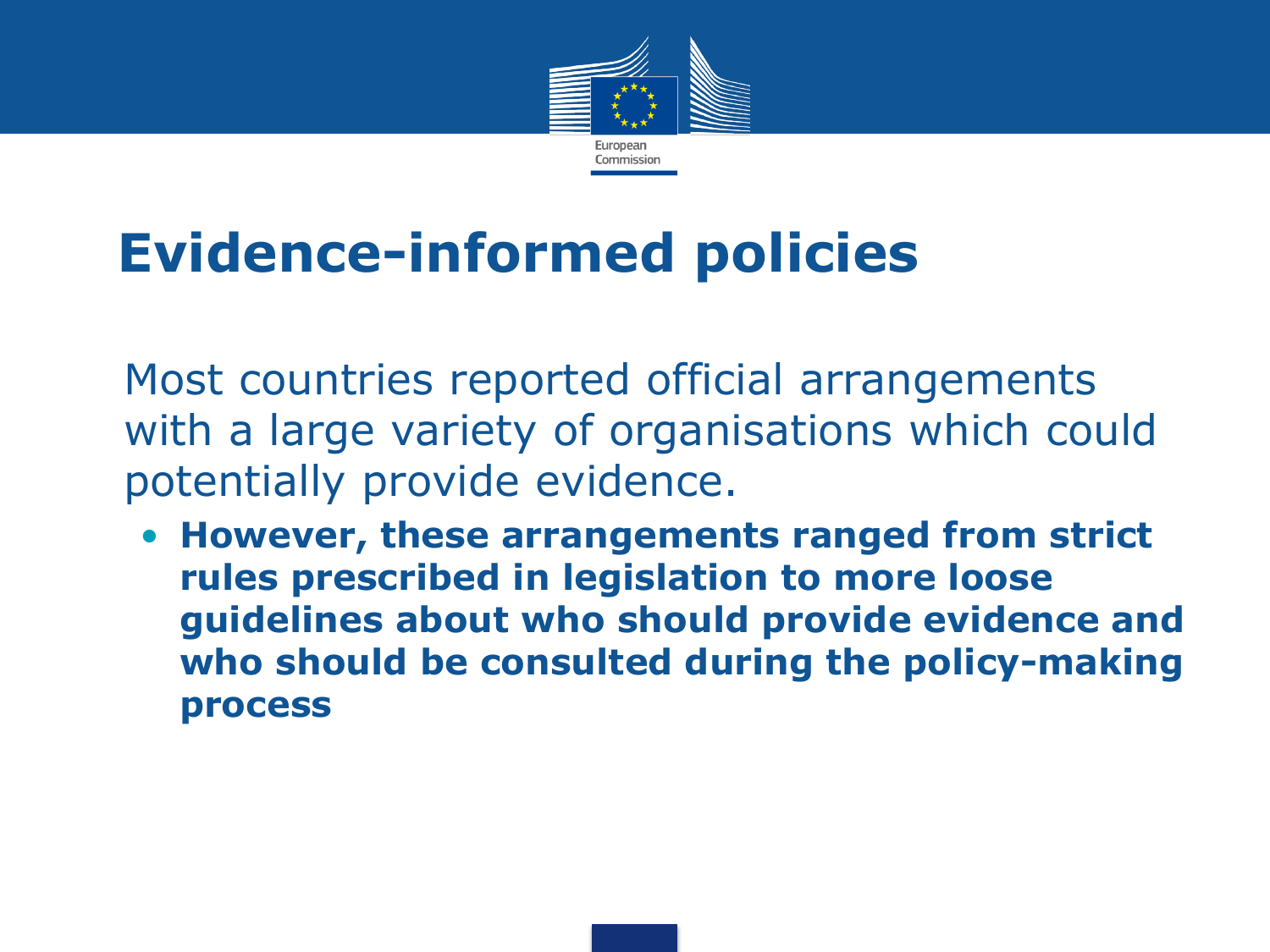

## Commission **Facilitating access to evidence and mediation/brokerage services for education policy-makers, 2016**

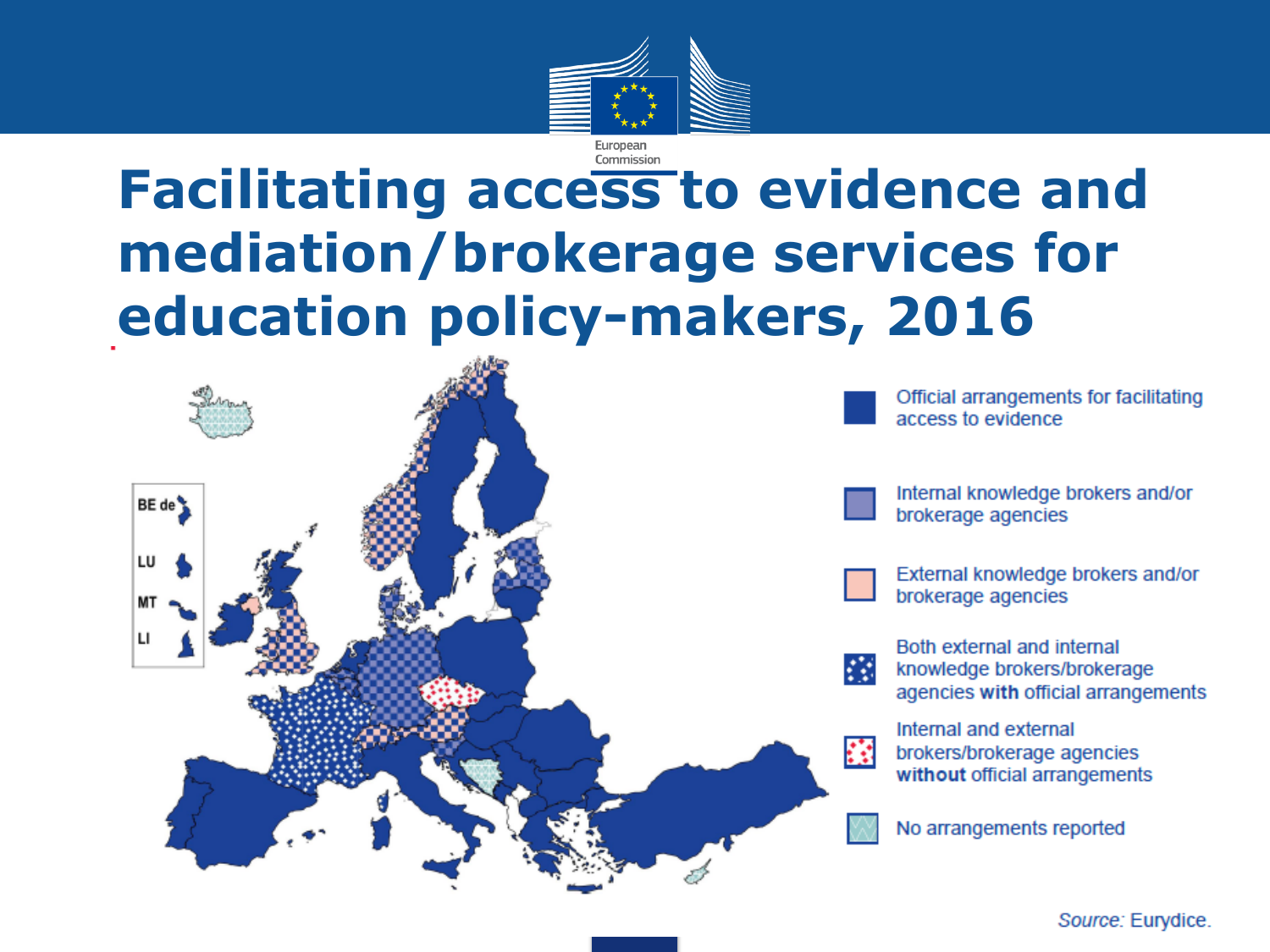

# **Evidence-informed policies**

there were both internal and external knowledge brokers who were given the task of interpreting evidence and mediating between research providers and policy-makers.

• **However, only about a third of the countries reported such arrangements and so they are not in the majority.**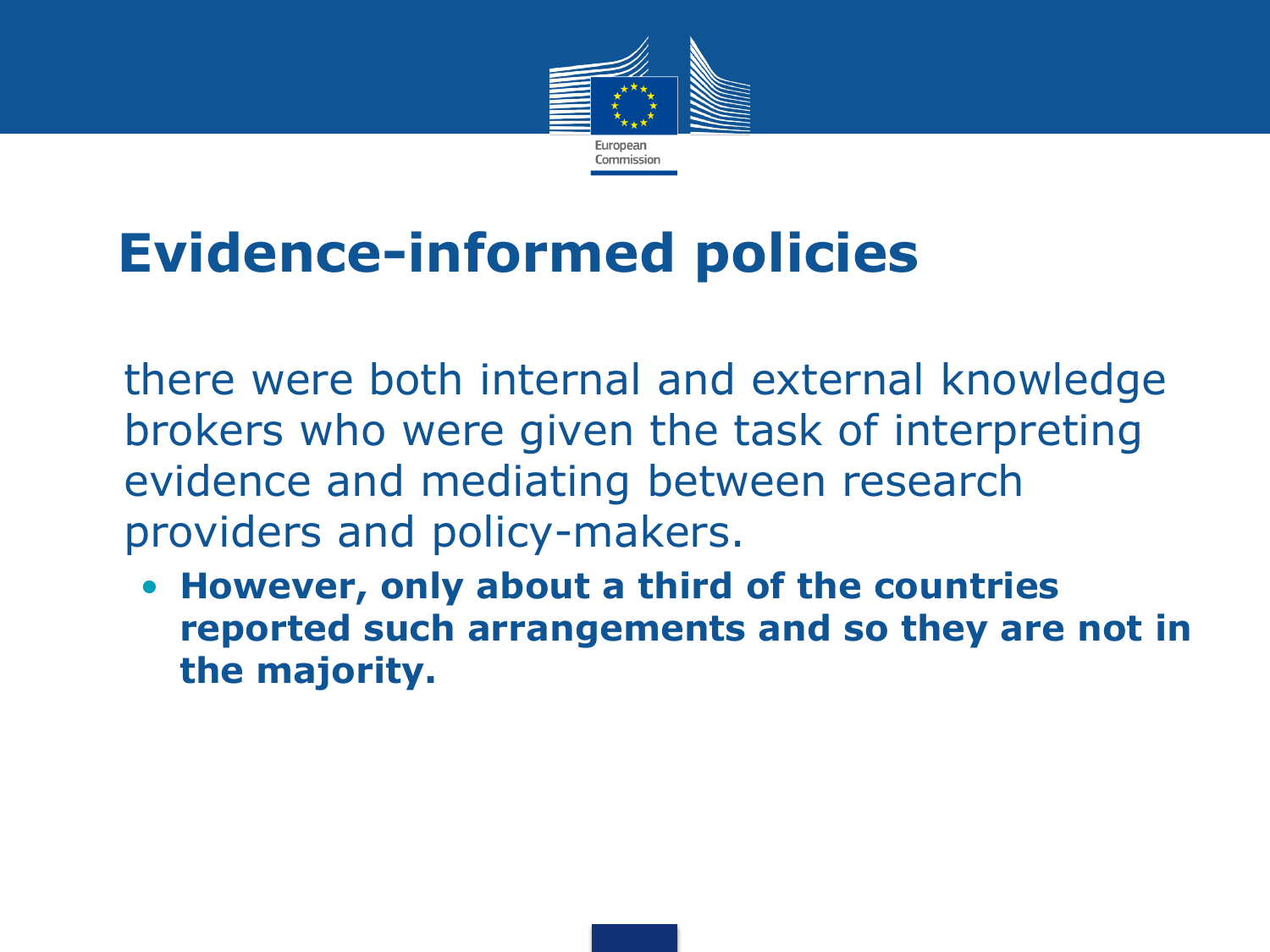

# **Public expenditure in the EU**

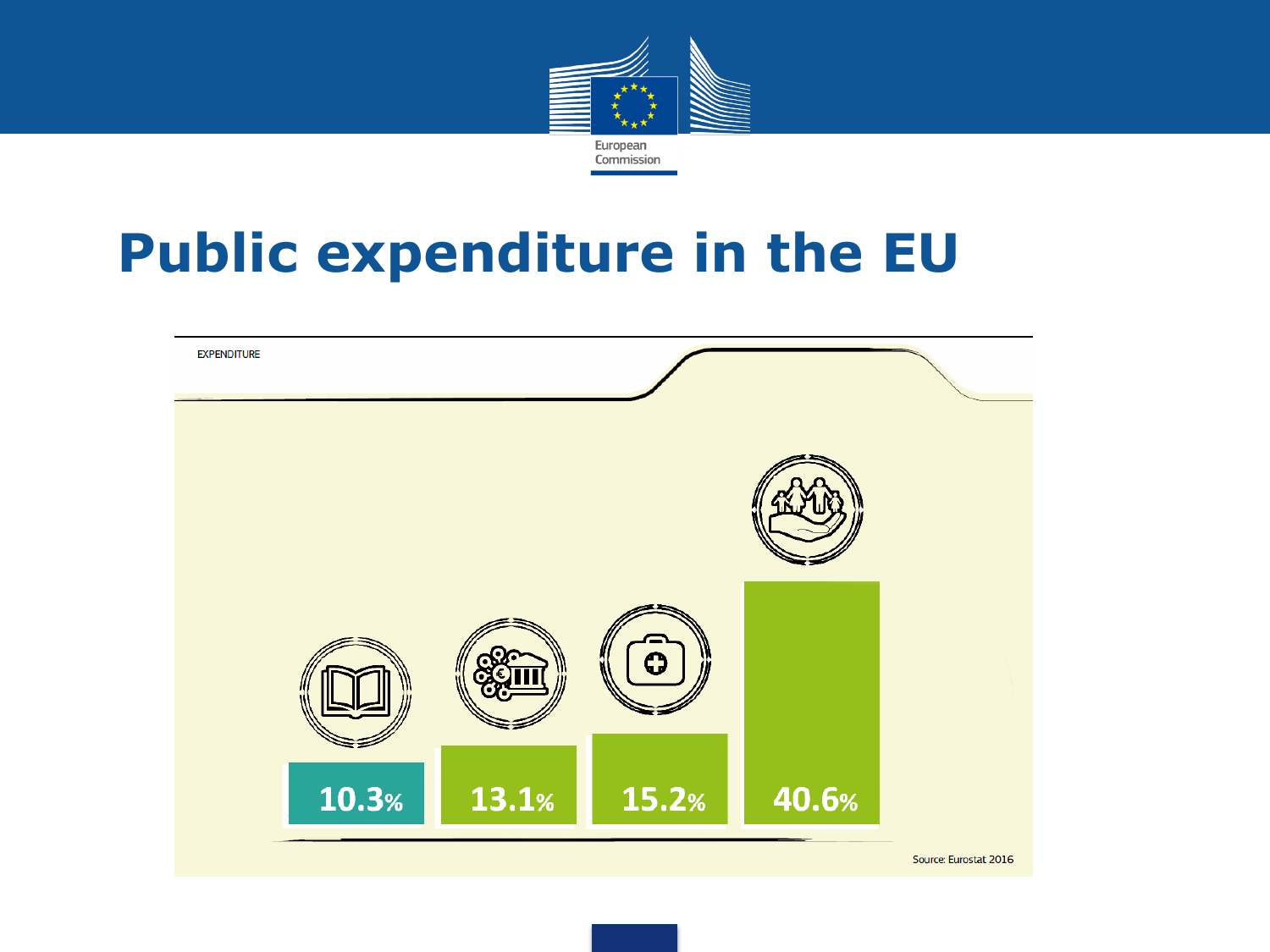

# **DG EAC support for evidence generation (I)**

- *Annual Education and Training Monitor*
- *Financial support to MS's participation in large scale surveys*
- *Policy notes*
- *Supporting the Open Method of Coordination (OMC)*
- *ET2020 Working groups*
- *Indicator Expert groups*
- *Standing Group of Benchmarks and Indicators*
- *Prospective Platform – Big Data*